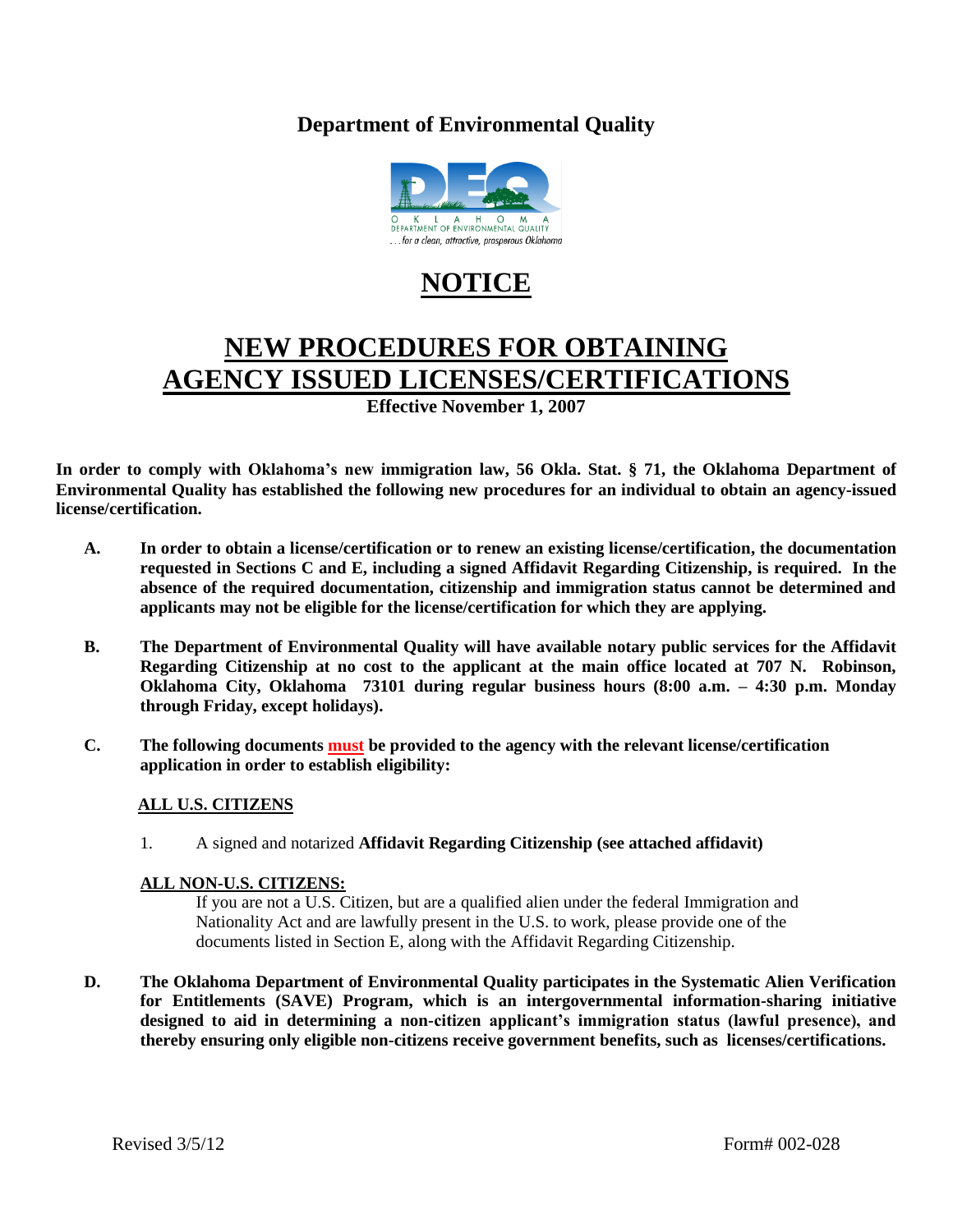#### **E. The Oklahoma Department of Environmental Quality will only issue licenses/certifications to Qualified Aliens (non-U.S. citizens) who present valid documentary evidence of one (1) of the following:**

- $\square$  Unexpired foreign passport, with I-551 stamp, or attached Form I-94 indicating unexpired employment authorization;
- $\Box$  Permanent Resident Card or Alien Registration Receipt Card with photograph (Form I-151, or I-551);
- □ Unexpired Temporary Resident Card (Form I-688);
- $\square$  Unexpired Employment Authorization Card (Form I-688A)
- □ Unexpired Reentry Permit (Form I-327);
- $\square$  Unexpired Refugee Travel Document (Form I-571);
- Unexpired Employment Authorization Document issued by Department of Homeland Security ("DHS") containing a photograph (Form I-688B);
- $\Box$  Valid unexpired immigrant or non-immigrant visa status for admission into the United States;
- $\square$  Pending or approved application for asylum in the United States;
- $\Box$  Pending or approved application for temporary protected status in the United States;
- $\Box$  Approved deferred action status (Aliens whose deportation is being withheld under (1) § 243(h) of the Immigration and Nationality Act ("INA") as in effect prior to April 1, 1997 or (2) § 241(b)(3) of the INA;
- $\Box$  Pending application for adjustment of status to legal permanent resident or conditional resident status. (Aliens granted conditional entry under § 2039 (a)(7) of the INA before April 1, 1980). (Upon approval, the applicant may be issued a temporary license/certification for the period of time of the authorized stay in the U.S., or if there is no definite end to the period of authorized stay, then for period of one (1) year);
- $\square$  Cuban and Haitian Entrants, as defined in § 501(e) of the Refugee Education Assistance Act of 1980;
- □ Aliens granted parole for at least one year under § 212(d)(5) of the INA;<br>□ Battered aliens, who meet the conditions set forth in  $\frac{8431(c)}{c}$  of Personal

 Battered aliens, who meet the conditions set forth in § 431(c) of Personal Responsibility and Work Opportunity Reconciliation Act ("PRWORA") as added by § 501 of the Illegal Immigration Reform and Immigrant Responsibility Act of 1996, P.L. 104-208 (IIRIRA), and amended by § 5571 of the Balanced Budget Act of 1997, P.L. 105-33 (BBA), and § 1508 of the Violence against Women Act of 2000, P.L. 106- 386. Section 431(c) of PRWORA, as amended, is codified at 8 U.S.C. 1641(c);

 $\Box$  Victims of a severe form of trafficking, in accordance with § 107(b)(1) of the Trafficking Victims Protection Act of 2000, P.L. 106-386.

#### **F. Complying with the above requirements does not guarantee issuance of a license/certification. Applicants must still satisfy all other required qualifications of the respective licenses/certifications for which they are applying.**

#### **G. RENEWALS:**

Effective November 1, 2007, all applicants will be required to present the documentation listed in Sections C and E to establish eligibility. All licenses/certifications may be renewed upon expiration by, in addition to satisfying any other preconditions required by the particular license/certification, mailing a renewal application and any applicable renewal fee. For renewal applicants that have already demonstrated citizenship by satisfying the requirements set forth in Section C above in his/her original application or a prior renewal application, the applicant shall not be required to resubmit such documentation. For renewal applicants that identify themselves as a "qualified alien lawfully present" in the Affidavit Regarding Citizenship, the documents listed in Section E must be resubmitted to the Oklahoma Department of Environmental Quality with the renewal application in order to demonstrate that the applicant's lawful status has not changed.